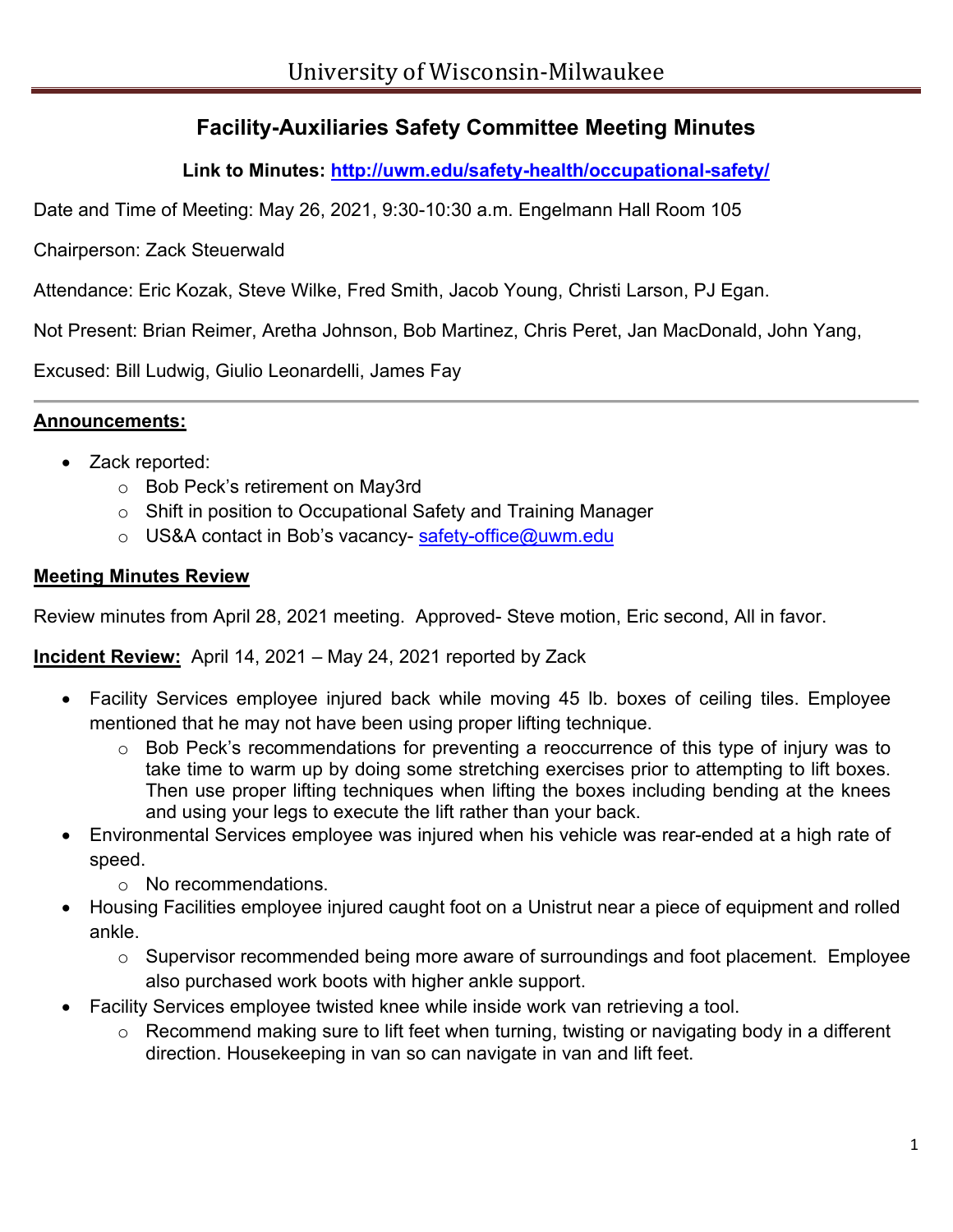### **New Business:**

- Safety Culture Impact
	- o Zack reported on reductions in injury statistics and workers compensation (WC) insurance premium costs to UWM and expressed kudos to employees and supervisors for working safer, reducing injury severity, and in turn reducing WC costs. These result in better well-being for employees and greater productivity. See tables.

|                                                             |  |  |                              | 2014 2015 2016 2017 2018 2019 2020 |
|-------------------------------------------------------------|--|--|------------------------------|------------------------------------|
| # of Workers Compensation Claims 122 143 127 112 131 115 74 |  |  |                              |                                    |
| # of Lost Days                                              |  |  | 1737 239 154 664 69 333 29   |                                    |
| # of Restricted Days                                        |  |  | 760 1546 477 323 695 238 226 |                                    |

| <b>Business Unit</b> | 2010        | 2011      | 2012      | 2013      | 2014      | 2015      |
|----------------------|-------------|-----------|-----------|-----------|-----------|-----------|
| UW-Milwaukee         | \$601,508   | \$714,081 | \$620,915 | \$569,878 | \$546,307 | \$923,479 |
|                      | 2016        | 2017      | 2018      | 2019      | 2020      | 2121      |
|                      | \$1,021,243 | \$936,936 | \$818,861 | \$595,431 | \$413,379 | \$397,589 |

o Zack asked committee what they felt they could do to continue to influence the safety culture.

- Steve stated continuing to perform training and utilize the online options. Have student employees take the training.
- **Eric stated to continue to close out the old business items.**

# **Old Business:**

- Attic Access Safety Concerns for Garland, Pearse and Vogel Halls Update.
	- o Rick Koehler agreed to revisit the quotation on installing a new attic access door at Vogel Hall. New estimate will not include removing the existing hatch door just placing plywood over it in the attic. Then if that door is ever needed to bring up larger objects such as a motor it is still an option for delivering equipment to the attic.
	- o We are moving forward with this project. Awaiting revised quote to be sent to Tom Piccorelli for final approval to proceed with the project.
	- o The project received final approval to proceed on February 11, 2020. The project has been added to the Facilities Services Scheduling Minutes as of February 13, 2020. The following work orders have been created for the project: Shop 0 Carpenter FS-102318; Shop 3 Facility Repair FS-102321; Shop 5 Paint FS-102330; Shop 6 Mechanical FS-102322; Shop 7 Eng. Spec. Contractors FS-102320.
	- $\circ$  Abatement is provided for in the quote. Electrical work not needed for the project as the switch is on the wall in the hallway that is turned on prior to ascending the ladder.
	- o Due to issues surrounding location of the new hatch door it was determined that the project will not work. Erik Kozak will investigate some safety enhancements for accessing the attic area more safely.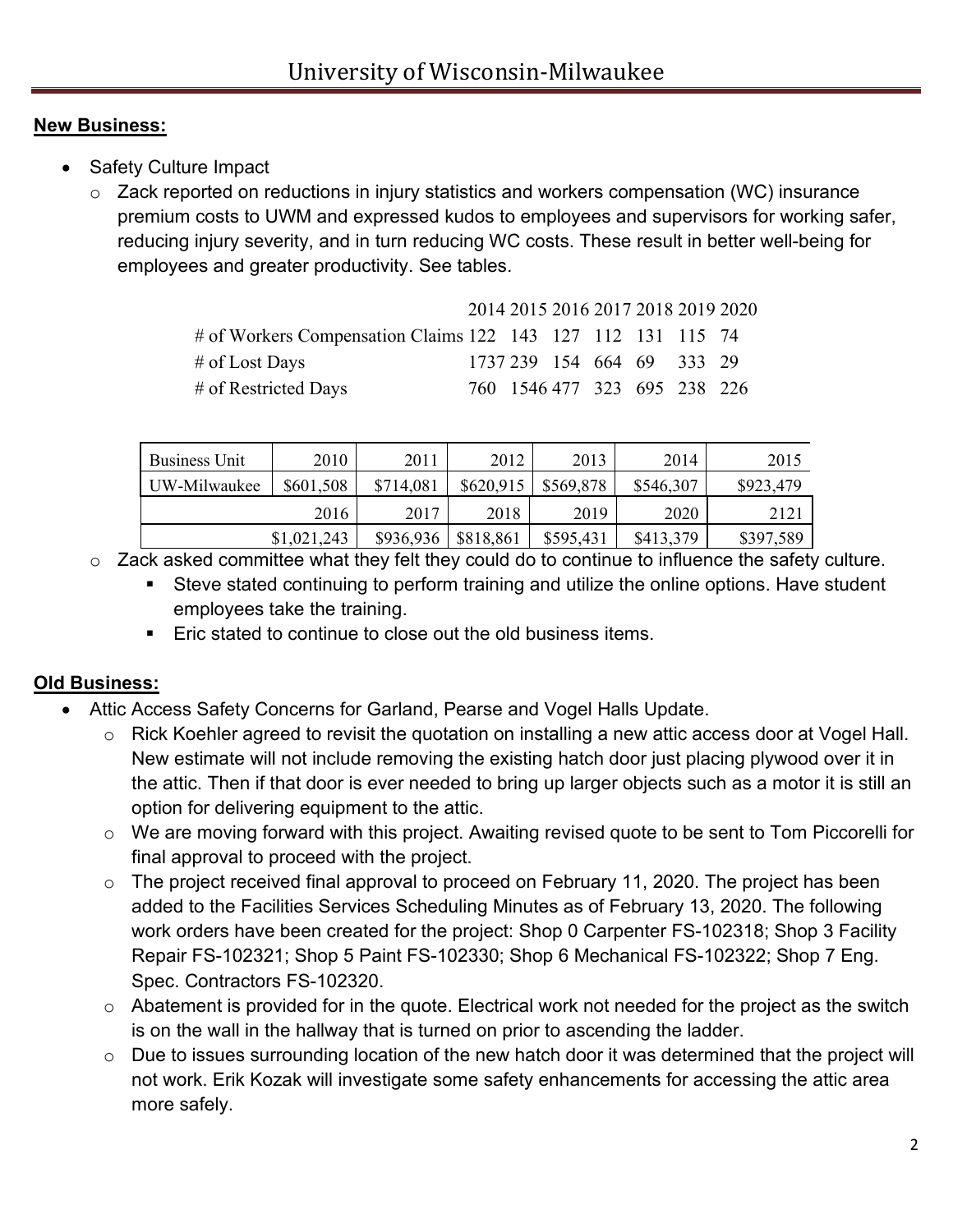- o Bob Peck and Eric Kozak looked at Vogel Hall attic access on April 16, 2021 and were unable to come up with changes to make accessing the attic safer. Issues remaining foot clearance on ladder not adequate where ladder contacts the entry to the attic (under 12" s), You must use your head and left forearm to push open the trap door to its full extent while at the same time trying to maintain 3 points of contact with the ladder. After opening the trap door, you must descend the ladder to then re-extend the ladder 3 feet above the floor of the attic to comply with OSHA standards. Ladder position at the top of the stairs to access the attic increases the hazard for the person entering the attic and anyone who may be using the stairs at that time should a fall occur.
- o **Eric recommended that an outside contractor provide input on what can be done to address the access issue.**
- **Fall Protection Update** 
	- o Toured Great Lakes Research Facility on April 2, 2021 to obtain a quote for fall protection from Infinity Fall Protection for railings and a ramp extending the work area near steam controls on mezzanine level. Awaiting quotation.
	- o New ladder needed for safely accessing room B30 (mechanical room) in Norris Health Center. Eric Kozak is following up on this issue. **Eric updated that this is a crawl space and is being evaluated. A work order was submitted.**
	- o Portable Safety Rails use. **Zack updated that training/demo of the rails was performed by Bob Peck and Goran Stanojevic. The rails have been utilized and favorable feedback was received**
- Noise and Hearing Conservation
	- $\circ$  Contact James Fay [\(jamesfay@uwm.edu;](mailto:jamesfay@uwm.edu) (414) 313-9711) when you have job tasks that last for >4 hours involving loud noise so an exposure assessment can be performed. If the exposure assessment shows that noise is 85 dBA (calculated as an 8-hr time-weighted average) or higher then you will be enrolled in the UWM Hearing Conservation Program. An exposure assessment is needed to justify enrollment into the program.
	- $\circ$  Use a free Sound Level Meter App for your Phone to familiarize yourself with noisy job tasks/areas. To prevent hearing loss, wear hearing protection if readings are >80 dBA. For a more accurate exposure assessment that can be used to justify enrollment into the UWM Hearing Conservation Program, contact James Fay [\(jamesfay@uwm.edu;](mailto:jamesfay@uwm.edu) (414) 313-9711).
		- For iPhones: Download this free [iOS Sound Level Meter App](https://nam02.safelinks.protection.outlook.com/?url=https%3A%2F%2Fwww.cdc.gov%2Fniosh%2Ftopics%2Fnoise%2Fapp.html&data=04%7C01%7Crjpeck%40uwm.edu%7Cf3fddd335a8448b1b8af08d8ee14b614%7C0bca7ac3fcb64efd89eb6de97603cf21%7C0%7C0%7C637521120003787992%7CUnknown%7CTWFpbGZsb3d8eyJWIjoiMC4wLjAwMDAiLCJQIjoiV2luMzIiLCJBTiI6Ik1haWwiLCJXVCI6Mn0%3D%7C1000&sdata=irdsgxGgkA1Ywr1qTIwls%2Fn1XubN4ZKLZtq2vdDq0Eo%3D&reserved=0) from NIOSH
		- For Android: Download this free [Android Sound Level Meter App](https://play.google.com/store/apps/details?id=coocent.app.tools.soundmeter.noisedetector&utm_campaign=free-traffic&utm_source=solutions-softonic-com&utm_medium=referral)
	- o Annual audiograms for Heat Plant and Grounds Staff TODAY.
	- o **Zack updated that James was still in need performing monitoring for more data on noise as there are positions such as Carpenters where they may be close to the noise threshold.**

# **Training:**

- Safety Training Shops in May 2021
	- o Confined Space Training course in the **SafeColleges Training Program**.
	- Safety Training Shops in June 2021 –